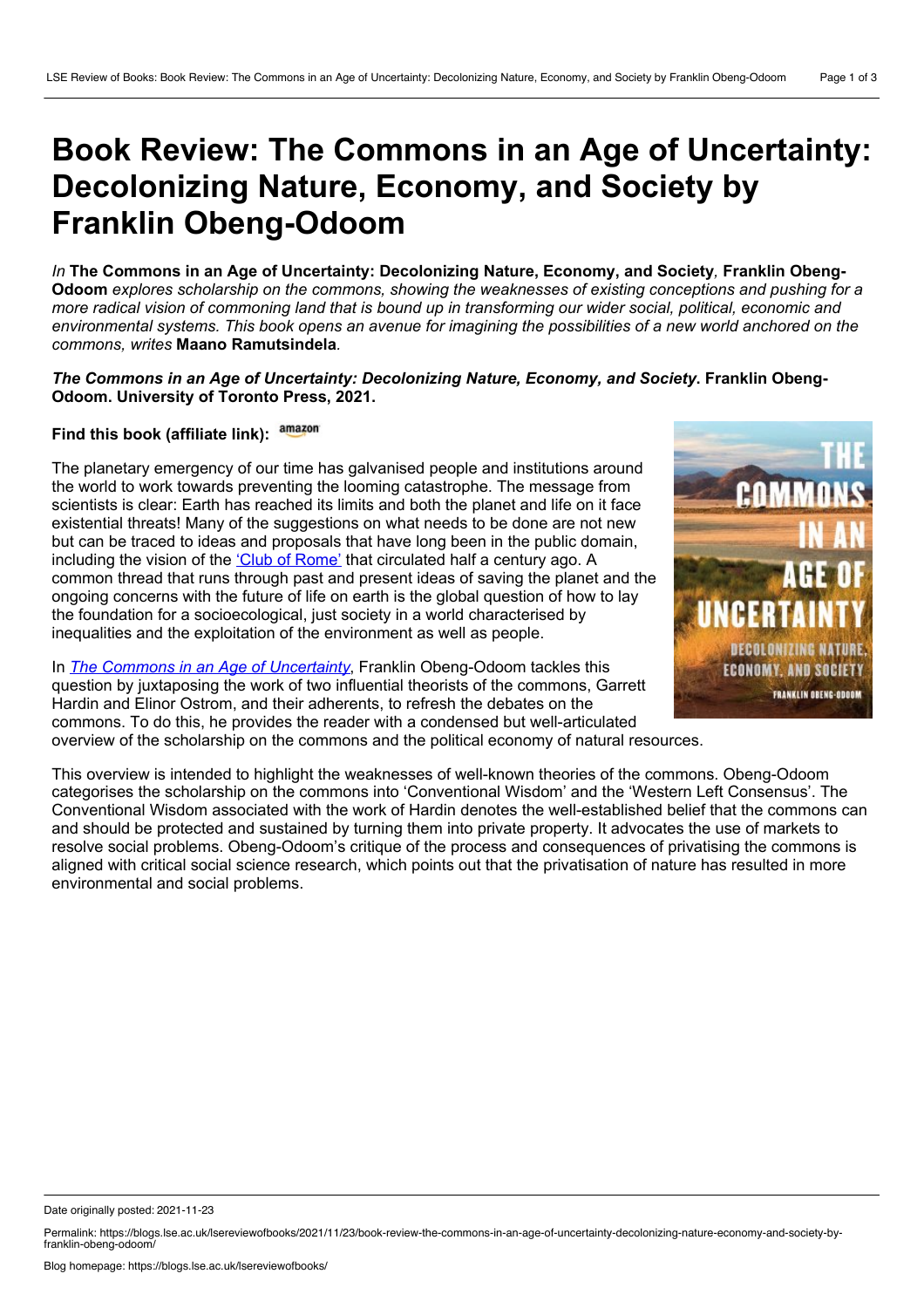

Image Credit: 'Cloud [Shadows'](https://flickr.com/photos/air_traveller/13634439154/) by [Christopher](https://flickr.com/photos/air_traveller/) Griner licensed under [CC](https://creativecommons.org/licenses/by/2.0/) BY 2.0

But Obeng-Odoom add two important insights to this research. First, he brings land into the centre of the analysis of the commons to argue that commodified land ceases to be common. Second, he highlights that framing the problems of the Global South in ecological terms not only entrenches the power of the Global North over the region but also enables the privatisation of the Global South. This way, the privatisation of nature has demographic and geographical attributes.

Turning to the Western Left Consensus associated with the work of Ostrom, Obeng-Odoom views cities as commons because they are commonly created and shared around urban land, and city residents have the common rights to the soil as clearly expressed by activists, who push for the right to the city.

However, Obeng-Odoom is not convinced that Ostrom's analysis of the urban commons provides an alternative to Hardin's view on privatisation. He traces Ostrom's analysis to the idea of urban commons and the notion of consumer sovereignty to argue that the analysis overemphasises a public choice approach to socioecological problems. It is premised on the belief that small urban communities can successfully govern themselves in gated estates through rules without the intervention of the state. According to him, Ostrom considers gated communities, informal economies and slums as urban commons and preferred to use environmental taxes and a change of behaviour in residents in urban commons as a solution to urban ecological crisis. In doing so, argues Obeng- Odoom, the Western Left Consensus ignores that informal economies grow from oppression rather than freedom, are maintained by oppression, segregate communities and destroy the environment.

Throughout the book, Obeng-Odoom uses the critique of the Conventional Wisdom and the Western Left Consensus to lay the foundation for his proposed 'Radical Alternative'. The pillars of the Radical Alternative include just land, the creation of the social state and replacing rentier capitalism and its institutions with commons-based systems. Just land denotes commoning land by reclaiming it as the commons and protecting it from commodification. Here, commoning land is a necessary condition for transforming our social, political, economic and environmental systems. Obeng-Odoom uses conceptions of land rooted in pre-colonial Africa to demonstrate the value of this process. This raises questions of how commoning land in Africa and the wider Global South takes place after the disruption of landed relations by both colonialism and the world capitalist system. Ongoing land reform programmes driven by post-independent states complicate the process and purpose of commoning.

Date originally posted: 2021-11-23

Permalink: https://blogs.lse.ac.uk/lsereviewofbooks/2021/11/23/book-review-the-commons-in-an-age-of-uncertainty-decolonizing-nature-economy-and-society-byfranklin-obeng-odoom